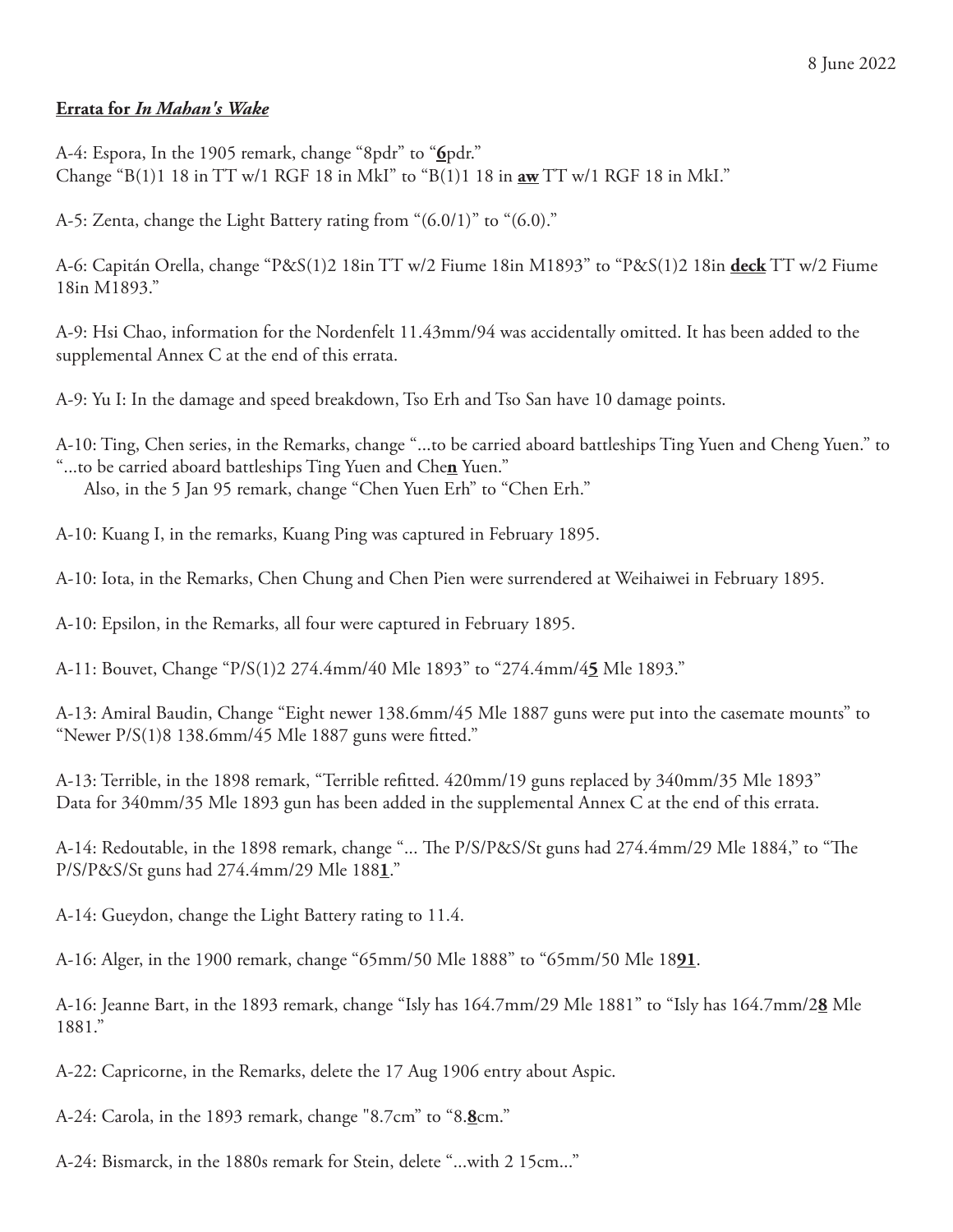A-26: Centurion, the torpedo fit is incorrect. The correct fit is: P/S(1)4 aw 18in TT w/9 RGF 18in MkIII P/S/Stern(1)3 subm 18in TT w/3 RGF 1in MkIII

A-27, Benbow, in the 1896 remark, change "6in/27 QFC MkIII, IV, VI" to "6in/2**6** QFC MkIII, IV, VI"

A-27, Collingwood, in the 1896 remark, change "6in/27 QFC MkIII, IV, VI" to "6in/2**6** QFC MkIII, IV, VI"

A-28: Alexandra, in the 1888 remark, change "... both 11 inch and 2 10 inch guns" to "... both 11 inch and the **PA/ SA** 10 inch guns"

A-28: Devastation, replace the submerged 14in TT with "P/S(1)2 aw 16in torpedo carriages w/1 RL 16in MkI\*" In the 1890 remark, the arcs for the 6pdr Hotchkiss guns are estimated to be P/S(1)6.

A-29: Powerful, change the arcs for the 12pdr/12cwt from "PW/SW/2P/2S/PA/SA" to "PW/SW/**4**P/**4**S/PA/SA."

A-28: Diadem, in the last line of the remarks, replace "925" with "1925."

A-30: Blake, change the size class from "B/Small" to "B/Medium."

A-31: Calypso, change the arcs for the 5in/25 BL MkII from "PW/SW/2P/2S/PA/SA" to "PW/SW/**4**P/**4**S/PA/SA."

A-31: Surprise, change "PW/SW/P/S/PA/SA(1)4 6pdr/8cwt QF MkI" to "PW/SW/P/S/PA/SA(1)**6** 6pdr/8cwt QF MkI."

A-32: Thornycroft 1894, in the remarks, change "...before 1952..." to"...before 19**25**..."

A-32: Yarrow 1893, in the remarks, change "...by two pdr guns" to "...by two 6pdr guns"

A-33: Fairfield 1893, change "P&S(1)2 18in TT w/2 RGF 18in MkIV" to "P&S(1)2 18in **deck** TT w/2 RGF 18in MkIV."

A-37: Nembo, change the searchlights from "F 40" to "F 40 (1896)"

A-39: Naniwa (1896), the data for the Krupp 26cm RK L/35 C/83 has been added to the Supplemental Annex C at the end of this errata.

A-42: Dvenadtsat' Apostolov, change "F/A(2)2 305mm/30 Pattern 1877" to "F/A(2)2 305mm/30 Pattern 18**8**7".

A-44: Admiral Kornilov, change "152mm/35 Pattern 1877" to "152mm/35 Pattern 18**8**7."

A-44: Dmitri Donskoi, change "203mm/28 Pattern 1877" to "203mm/**35** Pattern 1877." Change "152mm/25 Pattern 1877" to "152mm/**22** Pattern 1877"

A-46: Phitthayamronnayut, change "P/S(1)4 18pdr/42cwt Armstrong BL" to "P/S(1)4 18pdr/42cwt Armstrong **M**L"

A-46: Osmaniye (1894), change "10.5cm SK L/35 C/86" to "10.5cm **R**K L/35 C/86" 2P/2S/A(1)5 10.5cm SK L/35 C/86